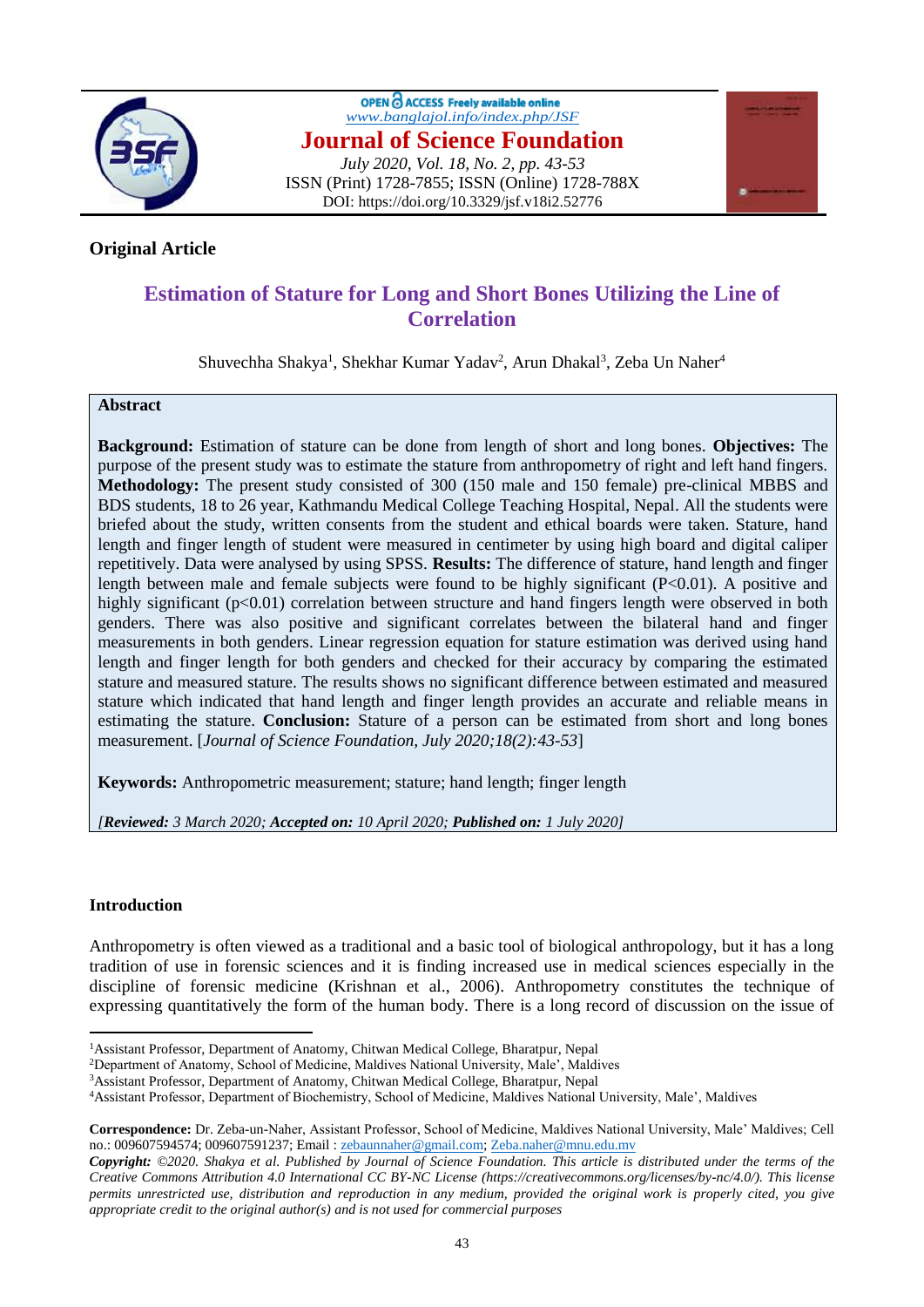human variation in anthropometric research. The biological profile of a person such as age, sex, ethnicity and stature can be determined with the help of anthropometry (Kanchan et al., 2011). Among these big fours of anthropology, estimation of stature is considered as an important anthropometric parameter to Anthropologist, Anatomist, and in Medico-legal practice (DiMaggio et al., 2011). Stature can be defined as natural height of a person in erect position and is measured from foot to the vertex in anatomical position of Frankfurt plane. The stature prediction occupies relatively a central position both in the anthropological research and in the identification necessitated by the medical jurisprudence or by the medico-legal experts. Estimation of stature has a significant importance in the field of forensic anthropometry. Establishing the identity of an individual from mutilated, decomposed, & amputated body fragments has become an important necessity in recent times due to natural disasters like earthquakes, tsunamis, cyclones, floods and man-made disasters like terror attacks, bomb blasts, mass accidents, wars, plane crashes (Ahmad et al., 2014). Studies on the estimation of stature from the skeletal remains or from the mutilated limbs, mostly of the long bones have been reported as indicated by the published work of the Pearson (1899), Trotter and Glesser (1952). Thus the scientists may have to use mathematical method of stature reconstruction. There are various ways to estimate stature from bones but the most easiest and the reliable method is by regression analysis (Krishnan et al., 2006).

Various studies conducted on the estimation of stature indicate that every part of the skeleton has been used for estimation (Iscan et al., 2001). Many human features have been used to estimate stature from skeletal remains and body parts owing to the established relationship between stature and different parts of the body (Numan et al., 2013). However regression formulae derived for one population do not always give accurate results for other population and studies have stressed that formula for stature estimation should be population specific (Duyar et al 2010). These variations from population to population and ethnic region to ethnic region may be due to differences in nutrition and level of physical activity (Numan et al., 2013).

A number of researchers have carried out the correlation study between stature and various long and short bones of the body. Lots of correlation studies have been carried out between hand dimension and stature and very few studies on stature estimation are reported based on the fingers length has been carried out so far. Even more limited studies are taking into account for all the fingers of both right and left hand (Isak et al., 2010). Thus, present study is planned to find out the relationship of right and left hand length and finger length with body stature and to estimate stature from hand length and finger length among the pre-clinical medical student of Kathmandu Medical College Teaching Hospital, Nepal.

## **Methodology**

The present study was descriptive cross-sectional study which was carried out in Kathmandu Medical College Teaching Hospital (KMCTH), Duwakot, Bhaktapur under Department of Anatomy during the period of one year August 2014 to August 2015. All the subjects included in this study were pre-clinical MBBS and BDS students of KMCTH. A full written consent form was taken from the concerned students and signed by them after the nature and motivation of the study was clearly explained to them and thus thanked for their voluntary participation. Socio-demographic indices like age, gender and ethnicity were also recorded. The study protocol was approved by the ethical committee of KMCTH with the inclusion and exclusion criteria of the study. Young healthy students of KMCTH without any significant diseases or deformities of hand, finger, leg, foot or back were included. In the present study the measurement of stature, right hand length, left hand length, right hand fingers length (thumb, index, middle, ring and little) and left hand fingers length (thumb, index, middle, ring and little) was taken. The measurement was taken twice and the average was recorded to ensure accuracy. The measurement was taken by using standard anthropometric instruments like height board (stadiometer) and digital caliper. Stature was measured using a stadiometer. The stature was measured as the vertical distance from vertex to the foot. The subject was asked to stand with their heels placed together, touching the base of the vertical board while the head, scapulae, back and buttocks were positioned in contact with the vertical backboard. Subject was advised to position the head in the Frankfurt Horizontal plane; a horizontal plane represented in profile by a line between the lowest point on the margin of auditory meatus. Arms were placed by the side of body with palm in a prone position. Then, the movable board was brought onto the most superior point on the head and stature was recorded. Hand length of both right and left hand was measured with the help of digital caliper. The subject was asked to sit comfortably in a chair and asked to place their hands supine on a flat hard horizontal surface with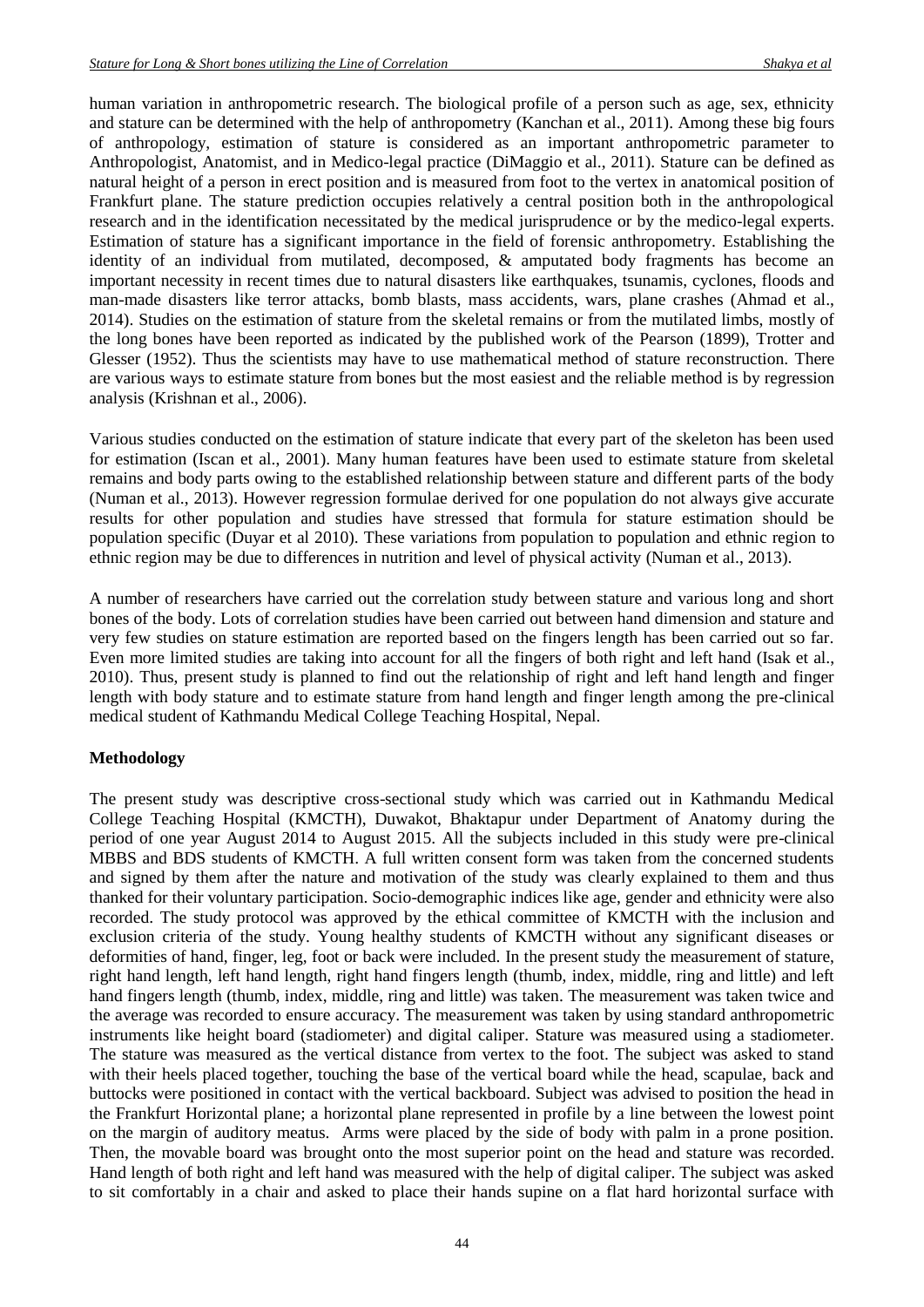fingers extended and adducted but not hyper extended. Then, the hand length was measured as a straight linear distance between midpoint of distal crease of wrist joint and distal end of most anterior projecting point that is tip of middle finger. The measurement was recorded in centimeter scale. Finger length of all fingers (thumb, index, middle, ring and little) of both right and left hand was measured with the help of digital caliper. The subject was asked to sit comfortably in a chair and asked to place their hands supine on a flat hard horizontal surface with thumb finger abducted and other fingers extended but not hyper extended. Then the finger length was measured as a straight linear distance between midpoints of proximal finger crease to the tip of finger of respectively. Data analysis was done by using Statistical Package of Social Science (SPSS) 16.0 version. The value of Pearson's correlation coefficient 'r' between stature and hand measurements (hand length and finger length) was derived. Stature of student was estimated from the hand length and finger length by applying regression equation.

#### **Results**

The study comprised a total of 300 samples which includes 150 male and 150 female between the age group of 18 to 26 years.

**Normality Test of Anthropometric Data:** The normality of the data was verified using the Shapiro-Wilk test based on its p-value. P-value <0.05 was considered statistically significant. Since, the data were not found to be statistically significant as their p-value was higher than the considered p-value, the data were considered as normally distributed. If the p-value would have been statistically significant, the data would have been considered as non-normally distributed. Thus, in that case, all non-parametric tests would have been applied. shows the descriptive statistics for normality test of anthropometric data. It was observed that most of the parameters such as stature of male and female, right hand length (RHL), right thumb finger length (RTFL), right index finger length (RIFL), right ring finger length (RRFL), left hand length (LHL), left thumb finger length (LTFL), left index finger length (LIFL), left middle finger length (LMFL), left ring finger length (LRFL), left little finger length (LLFL) in male and RIFL, RRFL, RLFL, LLFL in female were normally distributed except age in male and female, right middle finger length (RMFL) in male, RHL, RTFL, RMFL, LHL, LTFL, LRFL in female, which were non-normally distributed.

Table 1 Descriptive statistics for normality test of anthropometric data.

Parameters Shapiro-Wilk Test

Male (n= 150) Female (n'= 150) Mean ± SD (cm)Statistics df p-value Mean ± SD (cm)Statistics df p-value Age (years)  $20.21 \pm 1.25$  0.88 150 < 0.05 19.71 ± 1 0.79 150 < 0.05 Stature  $170.15 \pm 6.27$  0.99  $150$   $> 0.05$   $156.83 \pm 4.73$  0.99  $150$   $> 0.05$ RHL 18.56 ± 0.87 0.99 150 > 0.05 17.12 ± 0.73 0.98 150 < 0.05 RTFL  $6.44 \pm 0.46$  0.99 150  $> 0.05$  5.87 $\pm$ 0.40 0.98 150 < 0.05 RIFL 7.16  $\pm 0.41$  0.99 150 > 0.05 6.60  $\pm 0.32$  0.99 150 > 0.05 RMFL  $7.89 \pm 0.53$   $0.87$   $150$   $< 0.05$   $7.30 \pm 0.36$   $0.98$   $150$   $< 0.05$ RRFL  $7.37 \pm 0.43$  0.99 150  $> 0.05$  6.75  $\pm$  0.35 0.98 150  $>$  0.05  $RIFL$  5.98 + 0.43 0.98 150 > 0.05 5.43 + 0.36 0.98 150 > 0.05  $\mu$ HL 18.63 + 0.87 0.99 150 > 0.05 17.12 + 0.73 0.97 150 < 0.05 LTFL  $6.33 \pm 0.45$  0.98 150  $> 0.05$  5.76  $\pm$  0.37 0.98 150  $<$  0.05 LIFL  $7.18 \pm 0.45$  0.99 150  $> 0.05$  6.60  $\pm$  0.35 0.98 150  $< 0.05$ LMFL 7.95  $\pm$  0.45 0.99 150 > 0.05 7.30  $\pm$  0.36 0.99 150 > 0.05 LRFL  $7.39 \pm 0.44$  0.99 150  $> 0.05$  6.76  $\pm 0.37$  0.97 150  $< 0.05$ LLFL  $5.97 \pm 0.43$  0.98 150 > 0.05 5.40  $\pm$  0.37 0.99 150 > 0.05

Data are presented as mean, standard deviation (SD) in years for age and in cm for other parameters, degree of freedom (df). n: number of male, n'=number of female, RHL: right hand length, RTFL: right thumb finger length, RIFL: right index finger length, RMFL: right middle finger length, RRFL: right ring finger length, RLFL: right little finger length, LHL: left hand length, LTFL: left thumb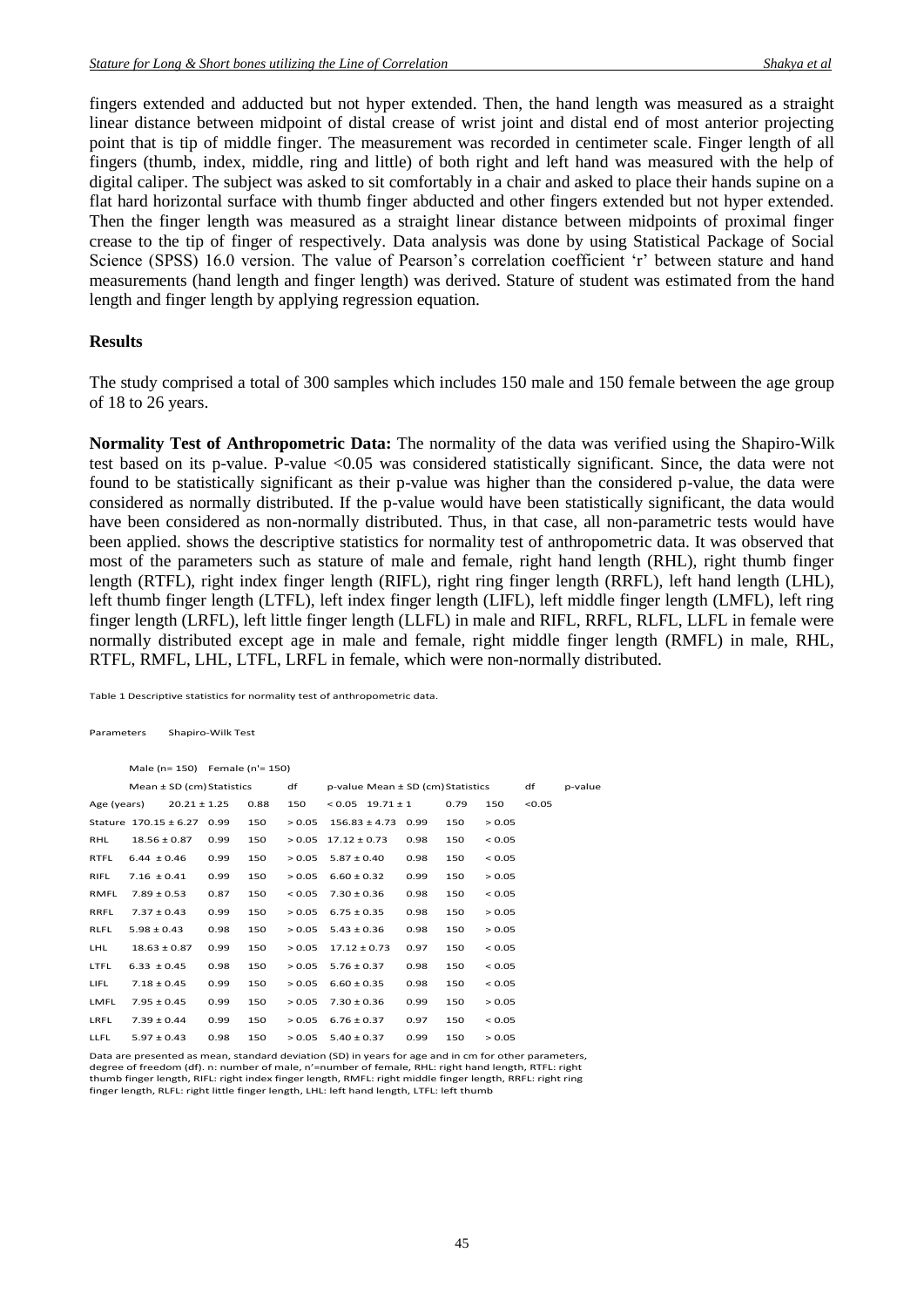

**Figure I: Distribution pattern with normality curve of stature in male and female**



**Figure II: Distribution Pattern with Normality Curve of Right Hand Length in Male and Female**



**Figure III: Distribution pattern with normality curve of left hand length in male and female**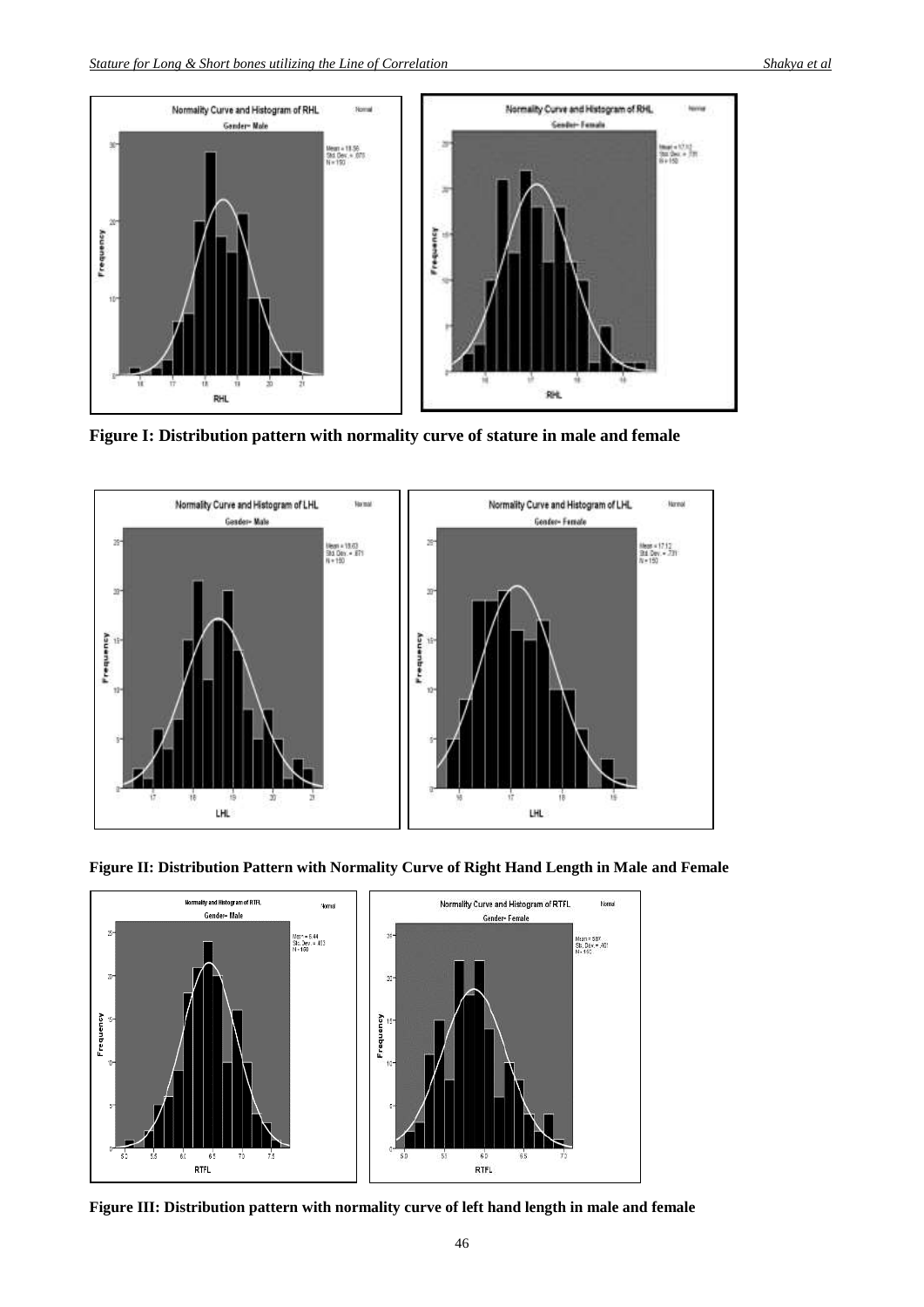

**Figure IV: Distribution pattern with normality curve of right thumb finger length in male and female**



**Figure V: Distribution pattern with normality curve of left thumb finger length in male and female.**



**Figure VI: Distribution pattern with normality curve of right index finger length in male and female**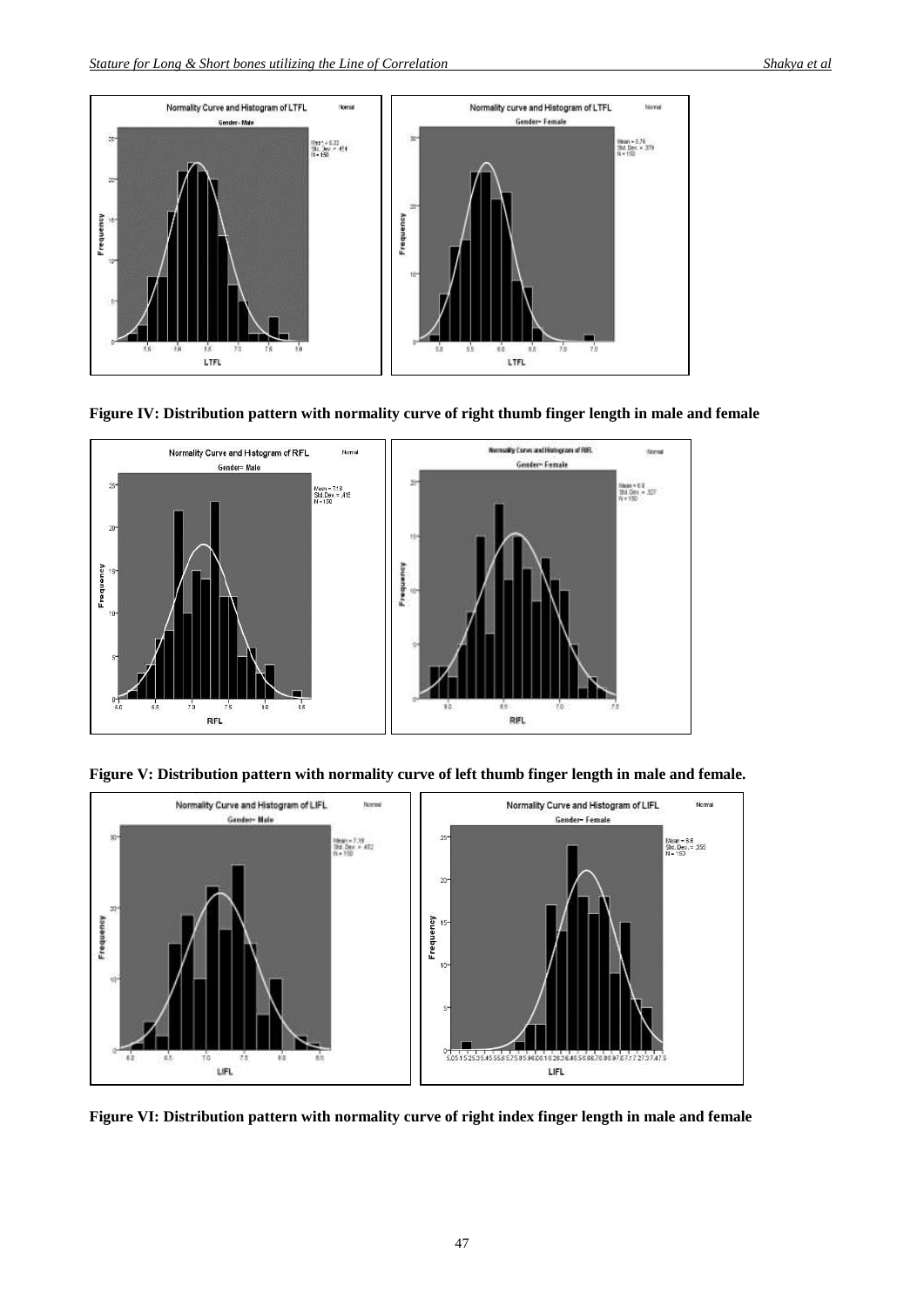

**Figure VII: Distribution pattern with normality curve of left index finger length in male and female**



**Figure VIII: Distribution pattern with normality curve of right middle finger length in male and female**



**Figure IX: Distribution pattern with normality curve of left middle finger length in male and female**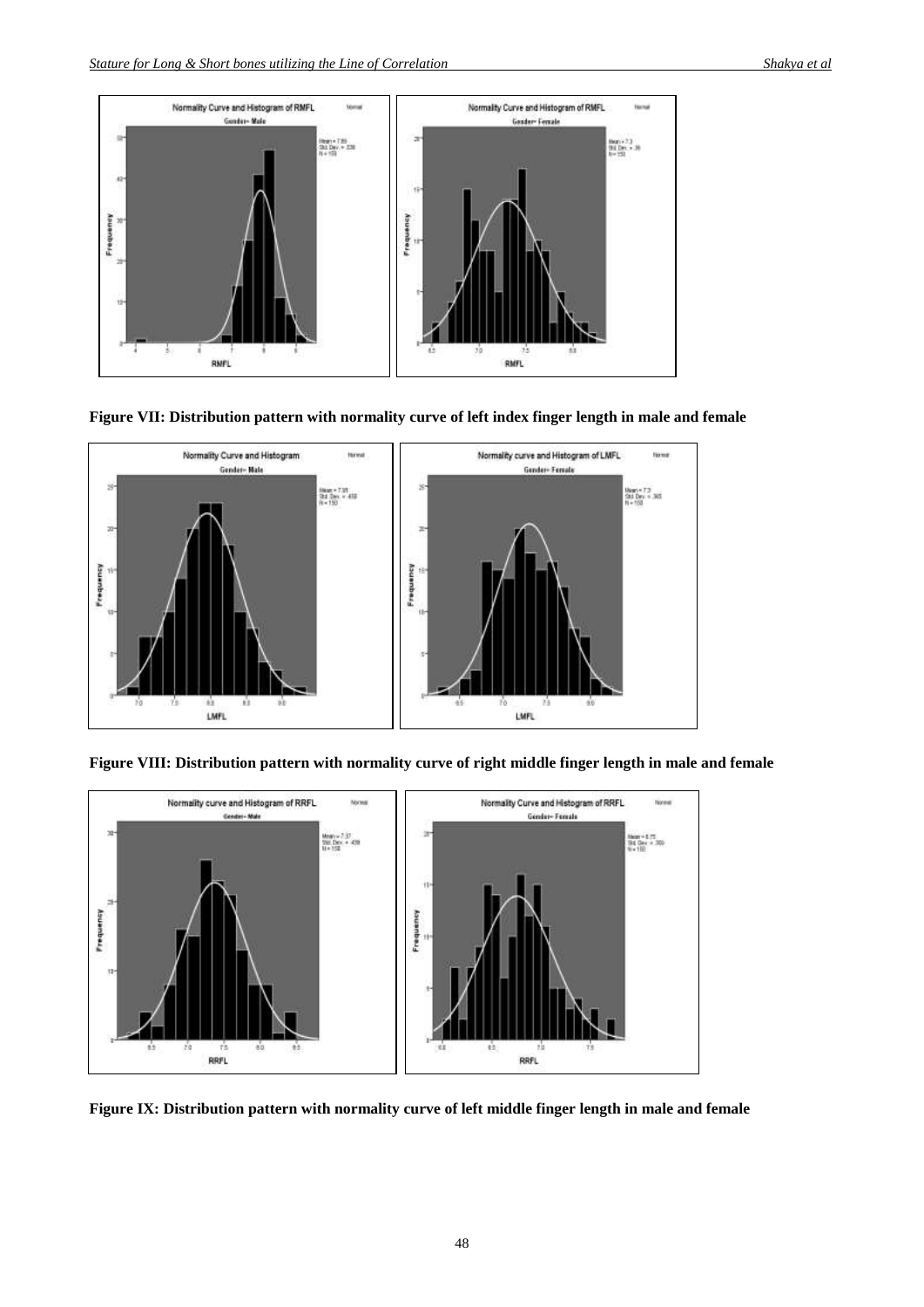

**Figure X: Distribution pattern with normality curve of right ring finger length in male and female**



**Figure XI: Distribution pattern with normality curve of left ring finger length in male and female**



**Figure XII: Distribution pattern with normality curve of right little finger length in male and female**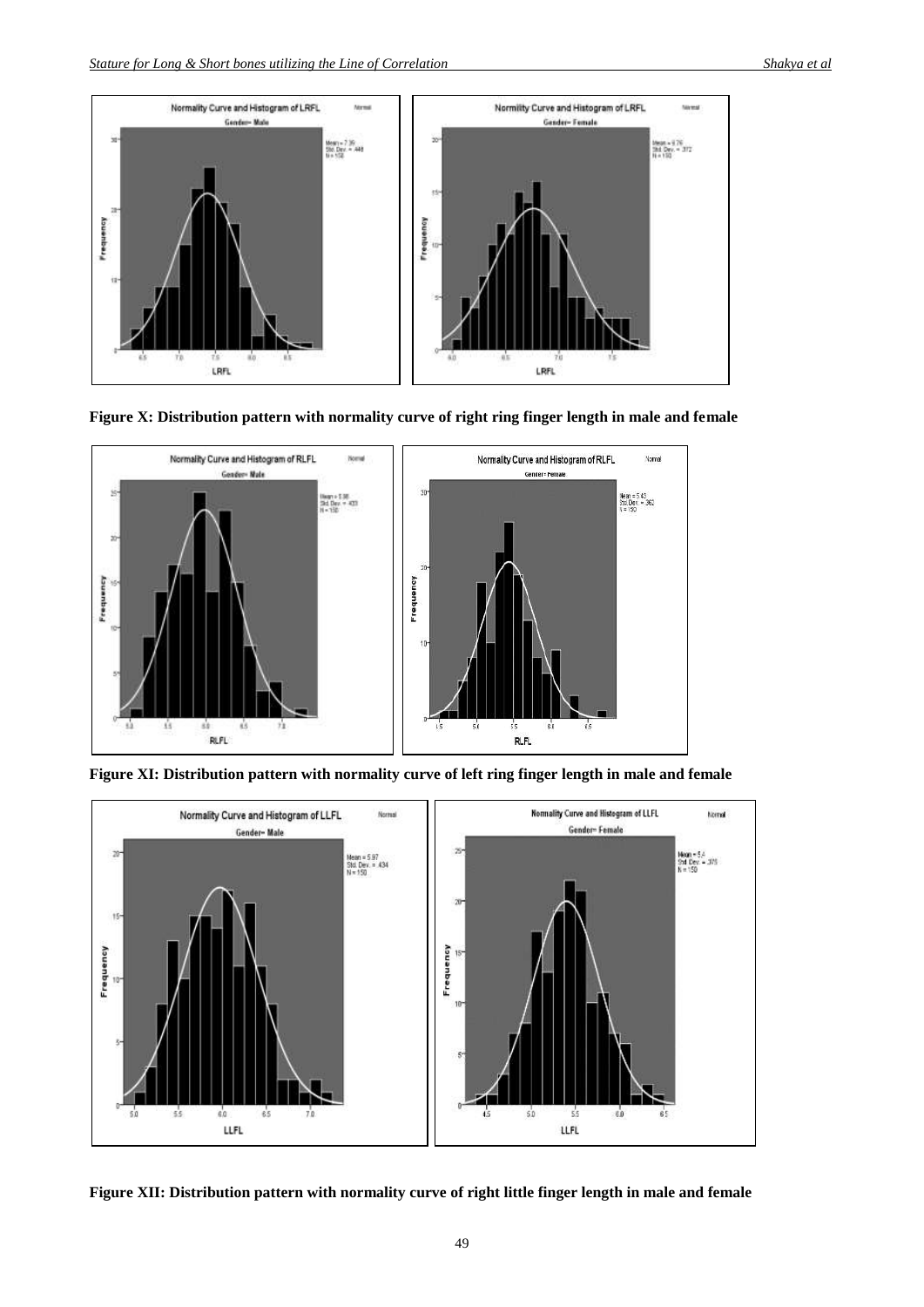## **Pearson's Correlation Coefficient**

The Pearson's correlation coefficient between stature and hand measurements (hand length and finger length) for male and female are shown in table 5. The correlation data shows that there is highly significant positive correlation between stature and hand measurements (hand length and finger length), indicating the moderate relationship between stature and hand measurements (hand length and finger length) in both male and female. The Pearson's correlation coefficient (r) between stature and RHL, RTFL, RIFL, RMFL, RRFL and RLFL was found to be 0.656, 0.454, 0.642, 0.469, 0.591 and 0.513 respectively, in male. The Pearson's correlation coefficient (r) between stature and RHL, RTFL, RIFL, RMFL, RRFL and RLFL was found to be 0.578, 0.572, 0.576, 0.547, 0.468 and 0.433 respectively, in female. The Pearson's correlation coefficient (r) between stature and LHL, LTFL, LIFL, LMFL, LRFL and LLFL was found to be 0.636, 0.468, 0.580, 0.647, 0.603 and 0.498 respectively in male. The Pearson's correlation coefficient (r) between stature and LHL, LTFL, LIFL, LMFL, LRFL and LLFL was found to be 0.601, 0.459, 0.532, 0.535 and 0.454, and 0.435 respectively in female.

It was also observed that hand length was better correlated with stature than finger length. Among finger length RIFL and LMFL in both genders was better correlated with stature. It was also observed that correlation between hand length and stature was higher among male than female. In case of finger length it was also higher among male than female except for RTFL and RMFL.

| <b>Parameters</b>          | <b>Stature</b><br>Male $(n=150)$ | <b>Stature</b><br><b>Female</b> $(n' = 150)$ |
|----------------------------|----------------------------------|----------------------------------------------|
|                            | r                                | R                                            |
| Right hand length          | $0.656**$                        | $0.578**$                                    |
| Right thumb finger length  | $0.454**$                        | $0.572**$                                    |
| Right index finger length  | $0.642**$                        | $0.576**$                                    |
| Right middle finger length | $0.469**$                        | $0.547**$                                    |
| Right ring finger length   | $0.591**$                        | $0.468**$                                    |
| Right little finger length | $0.513**$                        | $0.433**$                                    |
| Left hand length           | $0.636**$                        | $0.601**$                                    |
| Left thumb finger length   | $0.468**$                        | $0.459**$                                    |
| Left index finger length   | $0.580**$                        | $0.532**$                                    |
| Left middle finger length  | $0.647**$                        | $0.535**$                                    |
| Left ring finger length    | $0.603**$                        | $0.454**$                                    |
| Left little finger length  | $0.498**$                        | $0.435**$                                    |

#### **Table 2: Correlation study among Variables**

Data are presented as correlation coefficient (r) between stature and hand and finger measurement in male and female. n= number of male, n'= number of female. \*\* p-value  $< 0.01$  was considered as highly significant and \* p-value<0.05 was considered as statistically significant.

## **Discussion**

Estimation of an individual's stature is an important parameter in forensic examination and anthropological study, it helps to establish physical identity of an individual (IIayperuma et al., 2009). Various studies have been conducted on estimation of stature from the skeleton of human body such as forearm length measurement (Bidmos et al., 2010) foot dimension, femur, head circumference. Although varieties of methodology have been proposed to estimate stature from various bones, regression analysis has been proved to be the easiest and most reliable method (Mansur et al., 2014).

Most of the studies on estimation of stature from skeleton of human body were carried out in Nigerian population (Numan et al., 2013) Indian population and Thai population (Patel et al 2014). Therefore, the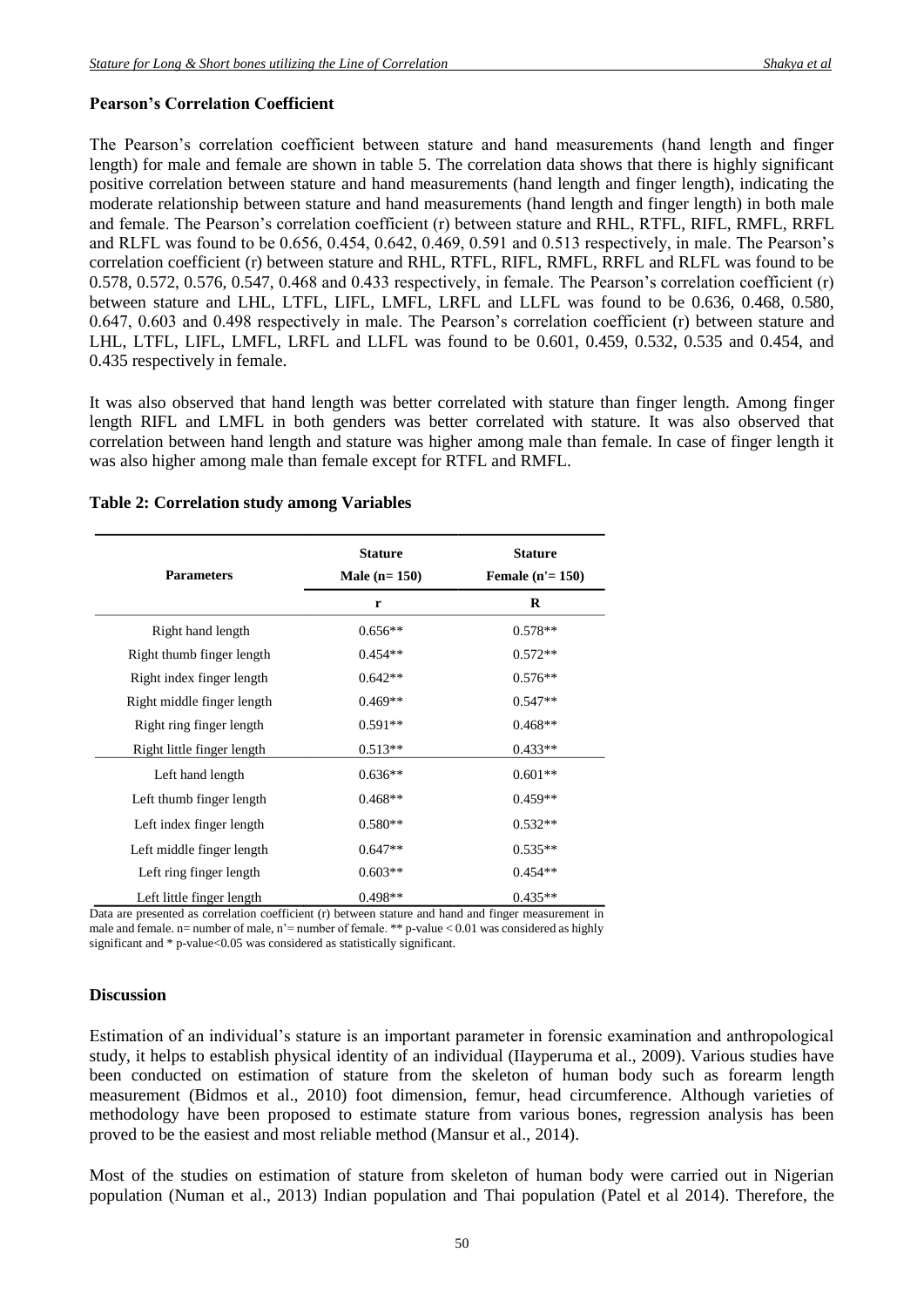present study was carried out to derive equation for stature estimation from hand and fingers length and also to determine the relationship between stature and hand measurements (hand and finger length) in both genders of medical students of KMCTH in Nepal. This equation can be used as alternative mean of stature calculation when direct calculation of stature is not possible due to various circumstances. Evaluation of present study findings with previous studies revealed several differences as well as similarities. 300 subjects were included in the present study out of which 150 were male and 150 were female. There were an equal number of male and female subjects for study which was similar to study done by Kanchan et al (2008). In study of Aboul- Hagag et al. (2011), Agrawal et al. (2013) and Ibegbu et al. (2013) the number of male and female was equal too. Stature, hand length and finger length were measured by standard anthropometric techniques among the subjects and statistical analysis was done. In contrast to present study Jasuja and Singh (2004), Isak (2010), Ahmed and Purkait (2011) measured the hand and finger length by the help of both anthropometric method as well as by ink hand print method. They reported that the difference between measurements done by anthropometric method and print method was insignificant. The present study was conducted among age group of 18-26 years unlike the study of Ibegbu et al. (2013) among the Nigerian school children which include the age group of 5-10 years, Laila et al. (2009) among the Bengali adult Muslim female that include the age group of 25-30 years. Similar age group of 18-26 years was selected for the study by Agrawal et al. (2013), Bardale et al. (2013), Chawla et al. (2013), slam et al. (2013). The mean stature of male was found to be  $170.15 \pm 6.27$  cm and the mean stature of female was found to be 156.83±4.73 cm. The mean stature of male of present study was similar to Sir Lankans adults as shown by the study of Ilayperuma et al. (2009)32 and the study of Tang et al. (2012) among people of china but the mean stature of female in their study was higher than the present study. The mean stature of female of present study was similar to Bengali adult Muslim (Laila et al. 2009).The mean stature of both genders was comparatively higher than the present study in North Indian population (Jasuja and Singh 2004, Rastogi et al. 2009). Such difference in stature may be due to population variation which may be attributed to genetic and environmental factor.

In the present study the mean right and left hand length of male was  $18.56 \pm 0.87$  cm and  $18.63 \pm 0.87$  cm respectively. The mean right and left hand length of female was  $17012 \pm 0.73$  cm and  $17.12 \pm 0.73$  cm respectively. The mean hand length of both genders was comparatively higher than present study in North Indian population (Jasuja and Singh 2004), Upper Egyptian (Aboul Hagag et al., 2011). The mean hand length of both genders was lesser than present study in in Nigerian school children (Ibegbu et al. 2013), 44 this difference may be due to age difference of their and present study.

Analysis of genetically disparate population reveals clear pattern of sexual dimorphism with female consistently having smaller hand, proportionate to the stature than male (Saxsena 1984; Lundy and Feldsman 1987). The result of present study was in agreement to above statement. In present study, it was evident that there was highly significant ( $p < 0.01$ ) gender difference (as shown in table 3) with male stature, hand length and finger length being larger than female. In study done by Habib and Kamal (2009), they reported significant sex difference in stature, hand length and phalange length with male being larger than female. Jasuja and Singh (2004), Ilayaperuma et al (2009), Numan et al (2013) also observed that mean value of stature and hand length was higher in male than in female which was consistent with present study. In contrast to the present study, Ibegbu et al. examined Nigerian school children of age group 5-10 years and demonstrated that male has shorter hand length than female which was contrast to the present study. Scientifically it is known that female child grows faster than male child and also the age of puberty begins 2 years later in male as compared to female which could indicate that female child have longer hand length than male child. In the present study finger length measurement also shows the statistically significant (p<0.01) sexual dimorphism with male finger length being larger than female. Kanchan et al (2008) also evaluated the difference in index and ring finger length between male and female in South Indian population; they reported that the mean value of index and ring finger length for both hands were significantly larger in male (p≤0.001) than in female. Donborno et al (2008) examined Nigerian population and demonstrated that male index and ring finger length was significantly higher than female. Rastogi et al (2009) examined North Indian and South Indian population and demonstrated that middle finger length was significantly higher among male than female. These study support the finding of present study by demonstrating that even the smallest hand measurement (e.g. thumb length) are still quantifiably sexually dimorphic.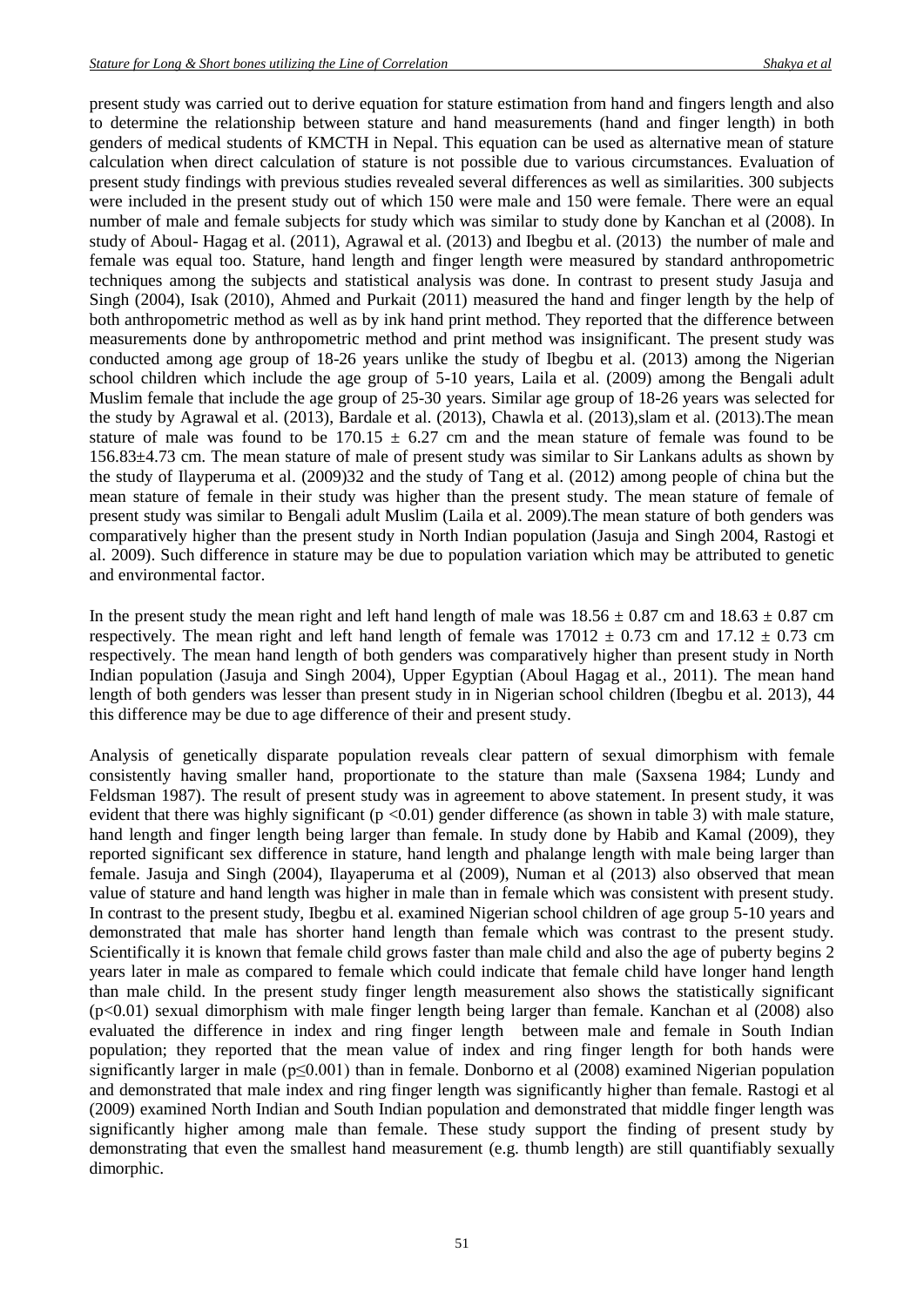These sexually dimorphic finding in various above studies signifies that genetically male are taller than female. In the present study, there was no statistically significant  $(p<0.05)$  bilateral difference in the measurements of hand length and finger length in both genders except for the right hand length in male and thumb finger length in both genders but the difference were relatively small.

In the present study, it is evident that all the measurements hand length as well as finger length have a positive and highly significant correlation with the stature in both genders. Highly significant and positive correlation between the stature and hand measurements allowed the present study to calculate the regression equation separately for female and male which was supported by many previous studies. Jasuja and Singh also observed statistically significant correlation between stature and hand length and phalange length and concluded that stature could be estimated from their study parameters.

Habib and Kamal studied Egyptian subjects and found that hand length gave better prediction of stature than length of phalanges. In present study also hand length gave better correlation coefficient than the finger length which was also similar to the study done by Isak (2010) who reported that hand length has highest correlation coefficient than finger length in both genders. Although the present study finding was similar to those reported in earlier studies but the value of correlation coefficient differs from those reported in earlier studies. Similarly the equation derived for estimating stature from hand length and finger length of medical students of KMCTH differs from those presented by the previous studies who carried out their among different population. This observation could be attributed to population and ethnic difference between the present study and other earlier study which could be influenced by genetic and environmental factor.

It is evident that hand and finger length are also one of the best parameters to predict stature of individual. Therefore, if either of hand length, finger length and/or stature is known then other can be estimated and this fact may be practical use in Medico-legal investigation in Anthropometry.

#### **Conclusion**

Stature is an important indication when determining the partial identity of unidentified bodies of dismembered remains. The present study reveals that hand length and finger length can be used successfully to estimate stature of medical and dental students of KMCTH. The study shows that the stature, hand length and finger length were sexually dimorphic, in all the parameters, the male were significantly higher than the female. The study also highlighted that the bilateral variation was insignificant for most of the measurements except for the hand length in male and thumb finger length in both genders but the difference was relatively small. The study reveals that there exist a highly significant and positive correlation between stature and hand length and finger length in both genders indicating moderate relationship between these parameters.

#### **References**

Aboul-Hagag KE, Mohamed SA, Hilal MA, Mohamed EA. Determination of sex from hand dimensions and index/ring finger length ratio in Upper Egyptians. Egypt J Forensic Sci 2011; 1(2): 1-12

- Agnihotri A, Agnihotri S, Jeebun N, Googoolye K. Prediction of stature using hand dimensions. J Forensic Leg Med 2008; 15(8): 479-82
- Agrawal J, Raichandani L, Kataria SK, Raichandani S. Estimation of stature from hand length and length of phalanges. J Evol Med Dent Sci 2013;2(50):9651-56

Ahmad N, Mohammad F, Farooque I. Estimation of height from the long bones of upper limb and hand dimensions in South Indian population. J Evid Based Med and Healthc2014;1(7): 473-78

Akhlaghi M, Hajibeygi M, Zamani N, Moradi B. Estimation of stature from upper limb anthropometry in Iranian population. J Forensic Leg Med 2012;19(5):280-84

Athwale MC. Estimation of height from length of forearm bones. A study on one hundred Maharashtrian male adults of age 25-30. Am J Phys Anthropol1963;21(2): 105-12

Banik SD, Azcorra H, Valentin G, Bogin B, Dickson F. Estimation of stature from the upper arm length in children aged 4.0 to 6.9 years in Merida. Ind J Pediatr2012;79(5): 640-46

Bidmos MA. Estimation of fragmentary femora in indigenous South Africans. Int J Legal Med 2008;122: 293-99

Bidmos MA. Metatarsals in estimation of stature in South Africans. J Forensic Leg Med 2008;15(8):505-09

Danborno B, Adebisi S, Adelaiye A, Ojo S. Estimation of height and weight from the length of second and fourth digits in Nigerians. Internet J Forensic Sci 2008;3(2)

DiMaggio JA, Vernon W. Forensic Podiatry - principles and methods. Springer, New York, Dordrecht Heidelberg, London: Humana Press; 2011

Duyar I, Pelin C. Estimating body height from ulna length: need of a population specific formula. J Anthropol 2010; 1(1): 11-17